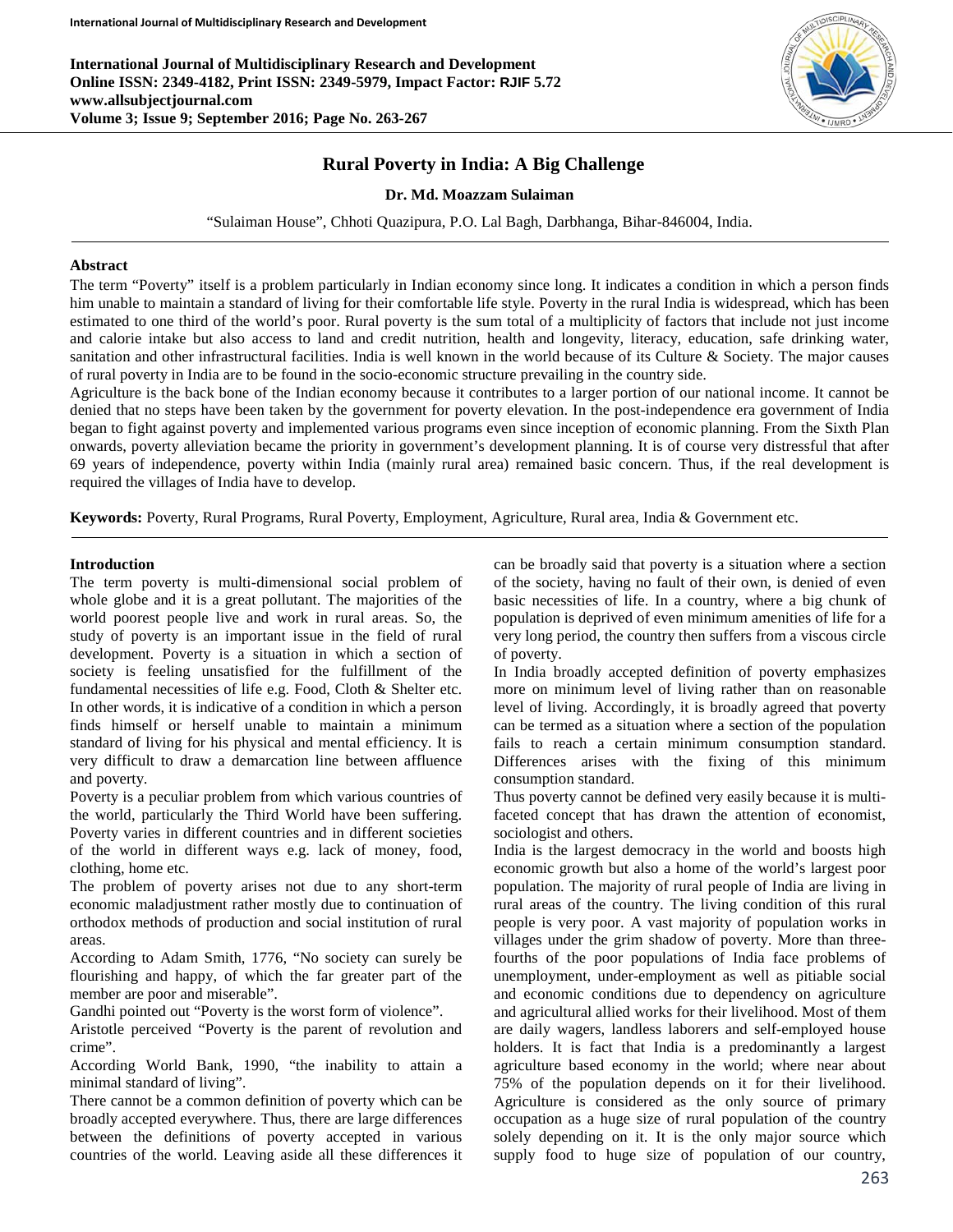industrial development, trade (internal & external) and revenue to government (State and Central) and national income of the Country as well. Furthermore it is an engine of rural poverty alleviation programs of the government.

Rural development has been considerable discussion of the need for and nature of shifts in emphasis and approach called for in rural development in keeping with the objective of overall development policy for speedy alleviation of poverty.

Rural development has been in and out of focus of political decision-makings many times, but again it is 'in' and this time it is expected to be integrated. Rural development is an elastic concept and everyone interprets it is in his own way. About half-a-century back Gandhi said "India lives in villages" but this is true even today also.

Rural development as a concept is not a new one. It had received attention of people like Gandhi, Tagore's and many others much before independence. Tagore's Shantiniketan was perhaps the first systematic attempts in this direction. The problem of rural reconstruction, however, was concretized by Gandhi. He experienced the toil, drudgery and sub-human living conditions in villages of India. Gandhi knew it certainly that unless and until the village economy of India was boosted 'Swarajya' would be meaningless. The soul of India, he said with agony and anguish, lives in villages and India's salvation is in rural reconstruction.

Rural development strategies by force of circumstances have been dynamic in nature. Community development and national extension blocks were started in the early fifties as a part of rural reconstruction programs. The panacea for rural problems was seen, at that time, through the development of agriculture and allied sector.

After independence government of India started to fight against poverty and implemented various programs for rural development since inception of economic planning in India. First plan introduced the Community Development Program and on 2nd October, 1952, the first 55 Community Development Projects were inaugurated. The Community Development Programs had undertaken ambitious schemes for all round development of rural areas which include improvement of agricultural techniques, exploring supplementary source of employment, extension of minor irrigation facilities, improvement of transportation facilities, provision for social services, development of co-operatives and panchayats. The Community development program did have its impact on the socio-cultural moves of the rural people and created a will in the village masses to improve their lot.

One of the great success stories of India is the nation's achievement in food production. The Bengal famine of 1943 was responsible for the deaths of over 4 million people and catapulted the Green Revolution in 1967. New agriculture methods incorporating the use of genetically improved seeds, double cropping and expansion of farming land brought about national self-sufficiency in grain production. Constant innovation in farming techniques continue to increase unit output, but this remarkable success has not yet fully insulated the country from the impact of drought and declining water sources. Nor has the contribution of rural sector to the nation's economic prosperity brought about the desired improvement in the lives of the 300 million poor who mostly live in the villages. That is the story the nation cannot hide.

*Garibi Hatao Desh Bachao* (Meaning Abolish poverty rescue the Country) was the theme slogan of the late Mrs. Indira Gandhi's 1971 election bid. It was successful and the party scored landslide victory based on this campaign. But only 4% of the funds allocated for economic development were given to anti-poverty programs. Later on same theme and slogan was used by her son late Mr. Rajeev Gandhi (Both are former Prime Ministers of India). But the problem of poverty was not alleviated during their ruling period.

Poverty showed sharp decline in 1980s due to agriculture development of 1970s & 1980s resulting from Green Revolutions.

The Community Development Program could not make much headway as it failed to bring the villages into the spirit of selfhelp, self-reliance and cooperative effort. The planners become very much worried about the failure of this program as it is failed to attract more and more rural people within its fold.

In the mean time lot of changes have taken place at the Centre. The Ministry of Community Development and Co-operation was abolished and was replaced by a New Ministry of Rural Development for accelerating the pace of rural development of the country. The Central ministry of rural development, government of India is the apex body for formulating policies, regulations and acts pertaining to the development of the rural sector of the country. The ministry of rural development is implementing a number of programmes for sustainable and holistic development of rural areas of the nation. The vision and mission of the Ministry is sustainable and inclusive growth of rural India through a multipronged strategy for eradication of poverty by increasing livelihoods opportunities, providing social safety net and developing infrastructure for growth.

Since sixth five years plan government has given greatest importance on poverty alleviation programs and introduced several anti-poverty programs to alleviate poverty from India. Planners have been framed different policies time to time with prime focus on improving standard of living of the people by ensuring them food security, promoting self- employment, increasing wage employment and improving access to basic social services like drinking water, health care, sanitation and basic education facilities etc.

A part from that, other Central ministries, Govt. of India are also directly or indirectly engaged for implementation of various programs and schemes for the development of rural areas of the country.

To achieve success in the poverty eradication programs along with the economic reforms introduced in the country in 1991, alternative strategies for empowering the people to help themselves are to be designed. A mere increase in the amount of expenditure on social sector and rural development will not be sufficient to eradicate poverty rather a change in strategy in the direction along with sincere and active participation of the people in the design and implementation of rural development schemes etc. are the utmost need of the hour.

There is not just one cause of rural poverty but a lot of reasons are responsible for rural poverty in India. Some important reasons/factor which is responsible for rural poverty in India is briefly mentioned here under:

## **I. Low productivity of land and labour**

The National Commission on Agriculture pointed out that one of the principal causes of rural poverty is the low productivity of land and labor. This low productivity of land is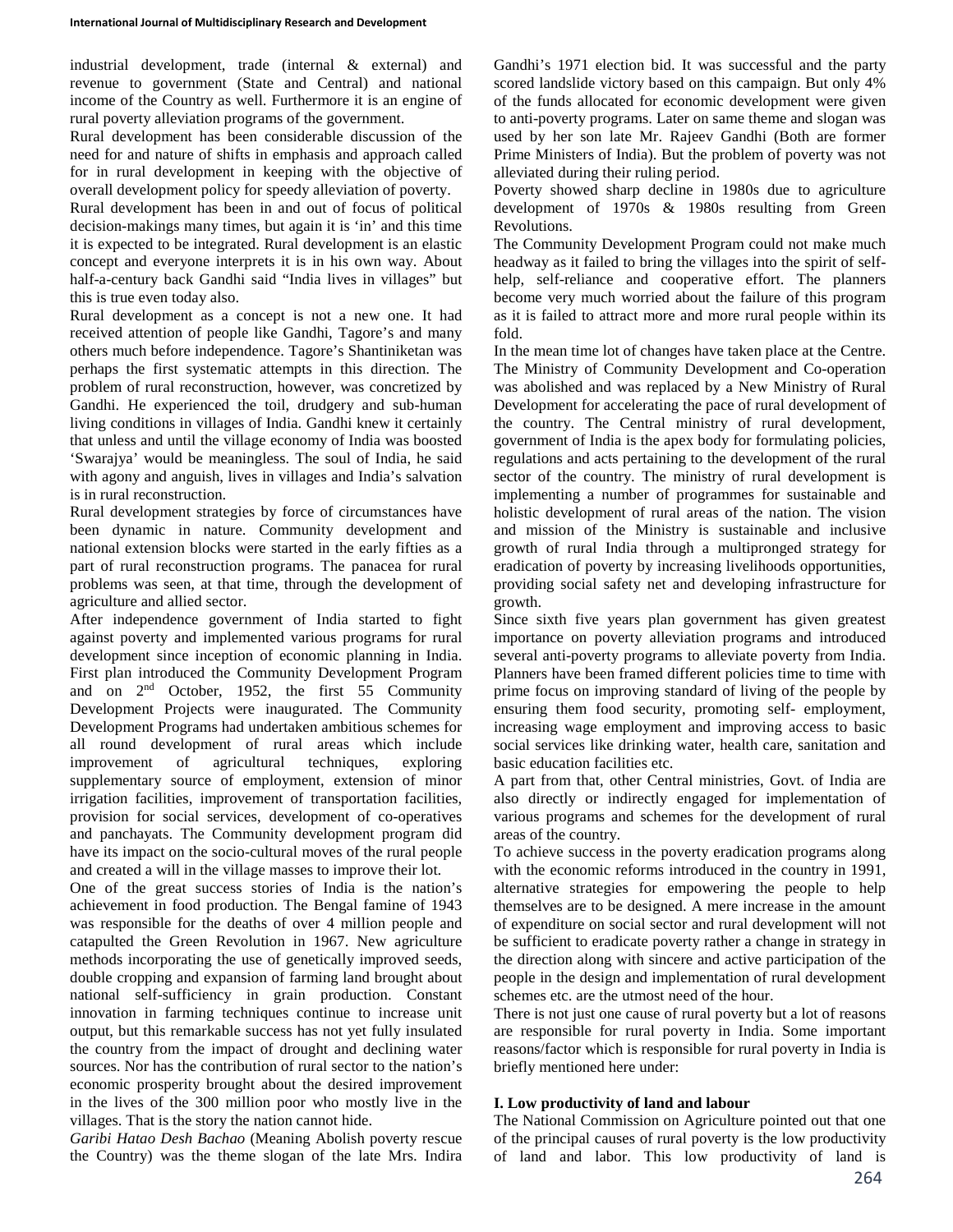characterized by low-input and low output situation. The poor small and marginal farmers are still to be brought within the network of information. Services and supplies which will enable them to put out on higher level of technology and output per unit of land. The low production also reflects low consumption have deleterious effect on labour efficiency.

### **II. Lack of land resources**

The National Commission on Agriculture further pointed out that apart from low productivity, lack of land resources is one of the causes of low income. A large number of households have either no land at all or small holdings. They live by their personal labour of family members, and constitute some of the poorest section of the rural population. In a traditional society ownership of land largely determines the economic opportunity available to an individual. The structure of services and supplies is built around the land. Further, in a rural community the operations on non-farm groups are ancillary to these who hold land.

#### **III. Large scale unemployment**

It was pointed out that large scale unemployment and underemployment in rural areas is also a major reason for widespread rural poverty. In villages some poor do not get employment throughout the year, while some gets seasonal employment e.g. Paddy transplanting, sowing, harvesting etc. As a result the earning per head, when averaged over the working periods and non-working periods of the year come to a very small figure.

#### **IV. Slow paced growth**

Another important cause of rural poverty is the slow rate of growth at which the economy has grown since 1950-51. The rise in the national income was modest, often fluctuating.

Even this small rise was largely eaten up by the rapid rise in population lowering the per capita income. This dismal situation was all the more depressing for the rural areas, where the rise in agricultural sector was less and the increase in per capita income was still less. Thus the rural poverty in acutest form exists in the villages. The unsatisfactory growth rate is due to many factors e.g. slow capital formation, low domestic servings, neglect of agriculture, small scale industries and cottage industries etc.

#### **V. Lack of employment and rapid rise in population**

Rural development so far has failed to create enough opportunities for productive employment to absorb the growing labour force. High rate of population growth and lack of any scope to absorb a share of this has made the matters worse. As a result unemployment and underemployment has assumed a serious proportion and are contributing to the deterioration of the economic position of the weaker sections in rural areas.

#### **VI. Defective delivery system**

Efforts at raising production and productivity of the villagers were made, as is evident from the extension of irrigation, introduction of new agricultural technology etc. A little effort for land reforms was also made. And above all, special programmes were devised to help marginal and small farmers, drought prone areas, and landless agricultural workers. Much help was also extended through various schemes e.g.

employment programmes, minimum need programmes, allotment of houses, etc.

But unfortunately a very small portion of benefit of these efforts reached the intended beneficiaries. This is partly due to lack of any effective organization among the weaker sections of the rural population. But largely this situation was caused by the defective delivery system. The organization, the administration and the management of the development programmes and relief measures were so inadequate and badly conceived that a large part of the resources targeted for poor and weaker sections trickled down to the rural rich.

#### **VII. Limited resources and rapid increase in population**

Besides, the limited resources and rapid increase in population has adversely affected the status of poor in many ways. The important among them are:

- a) The public services i.e. drinking water, medical aid, education, etc. with limited resources were spread over on a large number of people so that each one's share was in the process thinned.
- b) Secondly, with increase in non-earning members of the family, the consumption level of these poor went down still further.
- c) Thirdly, the increase in the number of the poor weakened further with their already weak bargaining positions.

The unfortunate past of it is that, the population rise is faster among the poor and illiterate then among the well off and literate. The poor themselves, sandwiched between the unfavorable growth process and hostile distributive system, have also been forced to contribute not a little to their poverty.

#### **VIII. Other factors**

The other major factors which are also associated above are uneconomical level holdings by a large number of cultivators, low productivity and lack of irrigation has also contributed low income generation and low employment opportunities in rural areas.

The poor get even poorer when they face social obligations such as dowry and weddings, when they are unable to work due to illness, or when natural disasters strike their sources of livelihood or their dwellings. The get more indebted to landlords and moneylenders, a condition they can hardly expect to overcome in their lifetime. Without an external social support system and an income-generating asset, there is no reasonable way out of this human bondage.

All these factors make a viscous cycle of poverty and aggregate the problems related to poverty.

Thus under such a situation, development of rural areas must receive much attention in the various schemes designed for the development of Indian economy.

The government of India has been trying its best to remove poverty from the country. Anti-poverty programs and schemes have been designed from time to time by the government to increase the income earning of the rural poor people of the country.

A brief description of some important beneficiary oriented anti-poverty programs and schemes Government of India is given below which are started since the Sixth Plan onwards is mentioned here under:

### **i) Integrated Rural Development Program (IRDP):**

It was started in 1978-79 in selected blocks as a programme of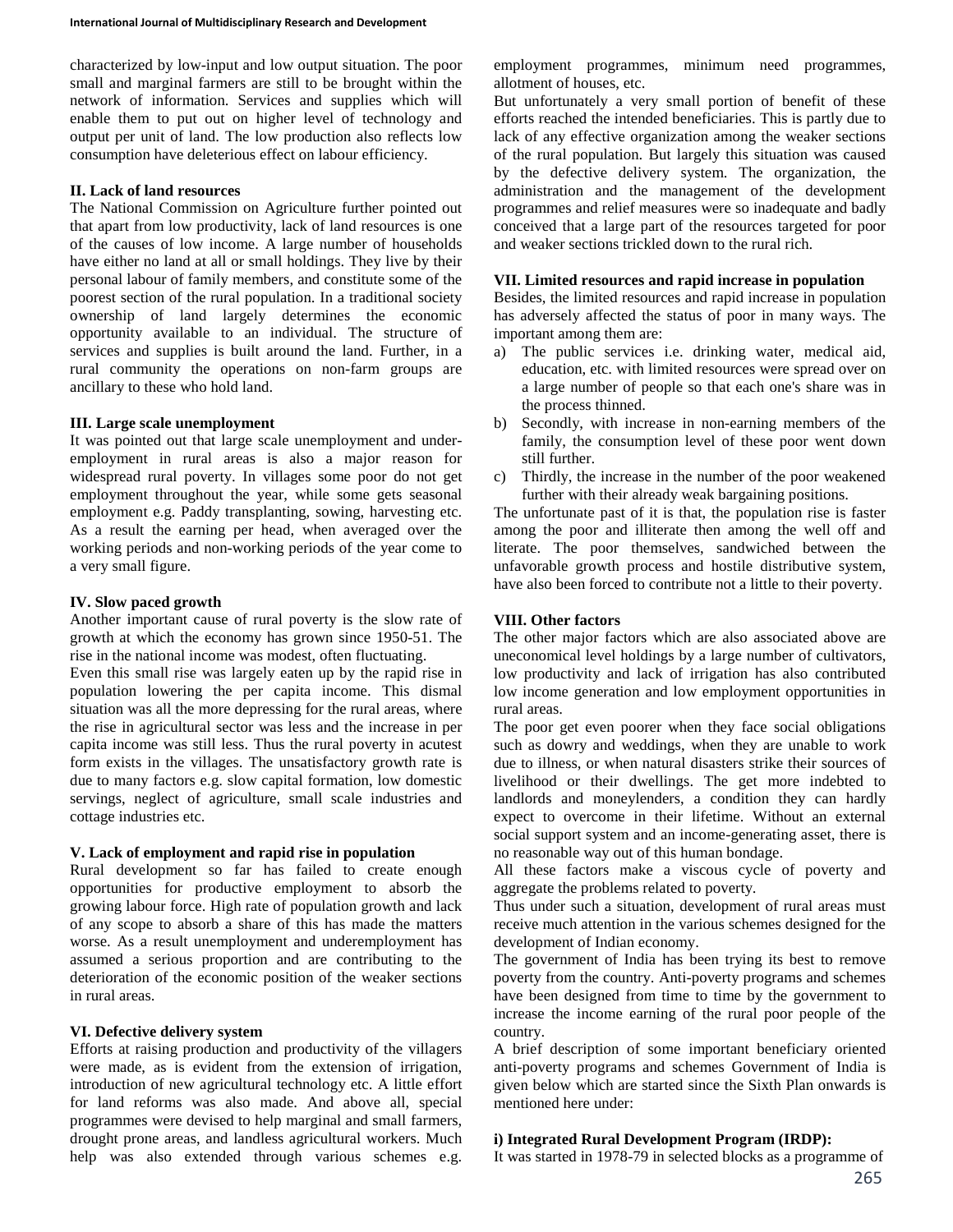total development. From 2nd October, it was extended to the entire country. IRDP has provided assistance to rural poor in the form of subsidy and bank credit for productive employment opportunities through successive plan periods. Consequently, Training of Rural Youth for Self Employment (TRYSEM), Development of Women and Children in Rural Areas (DWCRA), Supply of Improved Tool Kits to Rural Artisans (SITRA) and Ganga Kalyan Yojana (GKY) were introduced as sub-programs of IRDP to take care of the specific needs of the rural population of the country.

## **ii) Swarnajayanti Gram Swarojgar Yojana (SGSY)/ National Rural Livelihoods Mission (NRLM) renamed as Aajeevika /Deen Dayal Upadhyaya Grameen Kaushalya Yojna (DDU-GKY)**

In April 1999, the IRDP and allied programs Training of Rural Youth for Self-Employment (TRYSEM), Development of Women and Children in Rural Areas (DWCRA), Supply of Improved Tools Kits to Rural Artisans (SITRA) and Ganga Kalayan Yojana (GKY) along with Million Wells Schemes (MWS) have been restructured into a single self-employment program known as Swarnajayanti Gram Swarojgar Yojana (SGSY). It graduated in 2004 to Swarnjayanti Gram Swarozgar Yojana (SGSY) - Special Projects. The SGSY special projects provided time-bound training and capacity building for bringing a specific number of Below Poverty Line (BPL) families above poverty through skilling and placement in jobs that provided regular wage employment.

The SGSY has been restructured as National Rural Livelihoods Mission (NRLM) renamed as Aajeevika in June 2011 aims to create efficient and effective institutional platforms of the rural poor enabling them to increase household income through sustainable livelihood enhancements and improved access to financial services.

Deen Dayal Upadhyaya Grameen Kaushalya Yojna (DDU-GKY) is a part of the National Rural Livelihoods Mission (NRLM). It was started in September 2014 with an aim to skill rural youth who are poor and provide them with jobs having regular monthly wage at or above the minimum wage.

## **iii) Rural Housing – Indira Awaas Yojana (IAY)**

With a view to meeting the housing needs of the rural poor, Indira Awaas Yojana (IAY) was launched in May 1985 as a sub-scheme of Jawahar Rozgar Yojana. It is being implemented as an independent scheme since  $1<sup>st</sup>$  January, 1996. The Indira Awaas Yojana aims at helping rural people below the poverty-line (BPL) belonging to SCs/STs, freed bonded labourers and non-SC/ST categories in construction of dwelling units and upgradation of existing unserviceable kutcha houses by providing assistance in the form of full grant.

### **iv) Jawahar Rozgar Yojana (JRY)/ Jawahar Gram Samirdhi Yojana (JGSY)**

The JRY was launched as a Centrally Sponsored Schemes (CSS) on 1st April, 1989 by merging the National Rural Employment Programme (NREP) and the Rural Landless Employment Guarantee Programme (RLEGP). The main objective of the programme is the generation of additional gainful employment for unemployed and underemployed persons, both men and women, in the rural areas through the creation of rural economic infrastructure, community and social assets with the aim of improving the quality of life of the rural poor.

The JRY was revamped from 1<sup>st</sup> April, 1999 as the Jawahar Gram Samridhi Yojana (JGSY). It now became a programme for the creation of rural economic infrastructure with employment generation as a secondary objective. The programme is implemented by the village panchayats.

### **v) Rural Employment Generation Programme (REGP)**

Khadi and Village Industries Commission (KVIC) Launched Rural Employment Generation Programme (REGP) with effect from 1st April, 1995 for generation of two million jobs under the KVI sector in the in the rural areas of the country. It also includes an area classified as town, provided its population does not exceed 20,000 as per 1991 census.

## **vi) National Social Assistance Program (NSAP)**

The National Social Assistance Programme (NSAP) which came into effect from  $15<sup>th</sup>$  August, 1995. The programme introduced a National Policy for Social Assistance for the poor and aims at ensuring minimum national standard for social assistance in addition to the benefits that states are currently providing or might provide in future. NSAP at present comprises of Indira Gandhi National Old Age Pension Scheme (IGNOAPS), Indira Gandhi National Widow Pension Scheme (IGNWPS), Indira Gandhi National Disability Pension Scheme (IGNDPS), National Family Benefit Scheme (NFBS) and Annapurna.

### **vii) Rural Group Life Insurance Scheme (RGLIS)**

It was launched on August 15, 1995 in order to provide life insurance coverage to the rural people of the country. The objective of the scheme is to promote social insurance in the rural areas with the active involvement of the Panchayats and to partly alleviate the distress caused by the death of the bread –winner among the rural poor. This scheme is administrated by Life Insurance Corporation (LIC) of India and implemented by Panchayats in the rural areas for the age group of 20-60 years.

### **viii) Sampoorna Grameen Rozgar Yojana (SGRY)**

Jawahar Gramin Samridhi Yojana (JGSY), Employment Assurance Scheme (EAS) and Food for Work Programme were revamped and merged into it in September 2001. The basic aim of the scheme continues to be generation of wage employment, creation of durable economic infrastructure in rural areas and provision of food and nutrition security to the poor. The amalgamation of the earlier schemes has led to an augmentation of resources for this programme.

#### **ix) Pradhan Mantri Gramodaya Yojana (PMGY)**

The Pradhan Mantri Gramodaya Yojana (PMGY) was launched in the Annual Plan 2000- 2001 in all the States and the UTs in order to achieve the objective of sustainable human development at the village level. PMGY envisages allocations of Additional Central Assistance (ACA) to the States and UTs for selected basic minimum services in order to focus on certain priority areas identified by the Government. The components of PMGY are Primary Education, Rural Health, Rural Drinking Water, Rural Shelter, Nutrition and Rural Electrification. Rural Electrification has been added as the sixth component from the Annual Plan 2001-02.